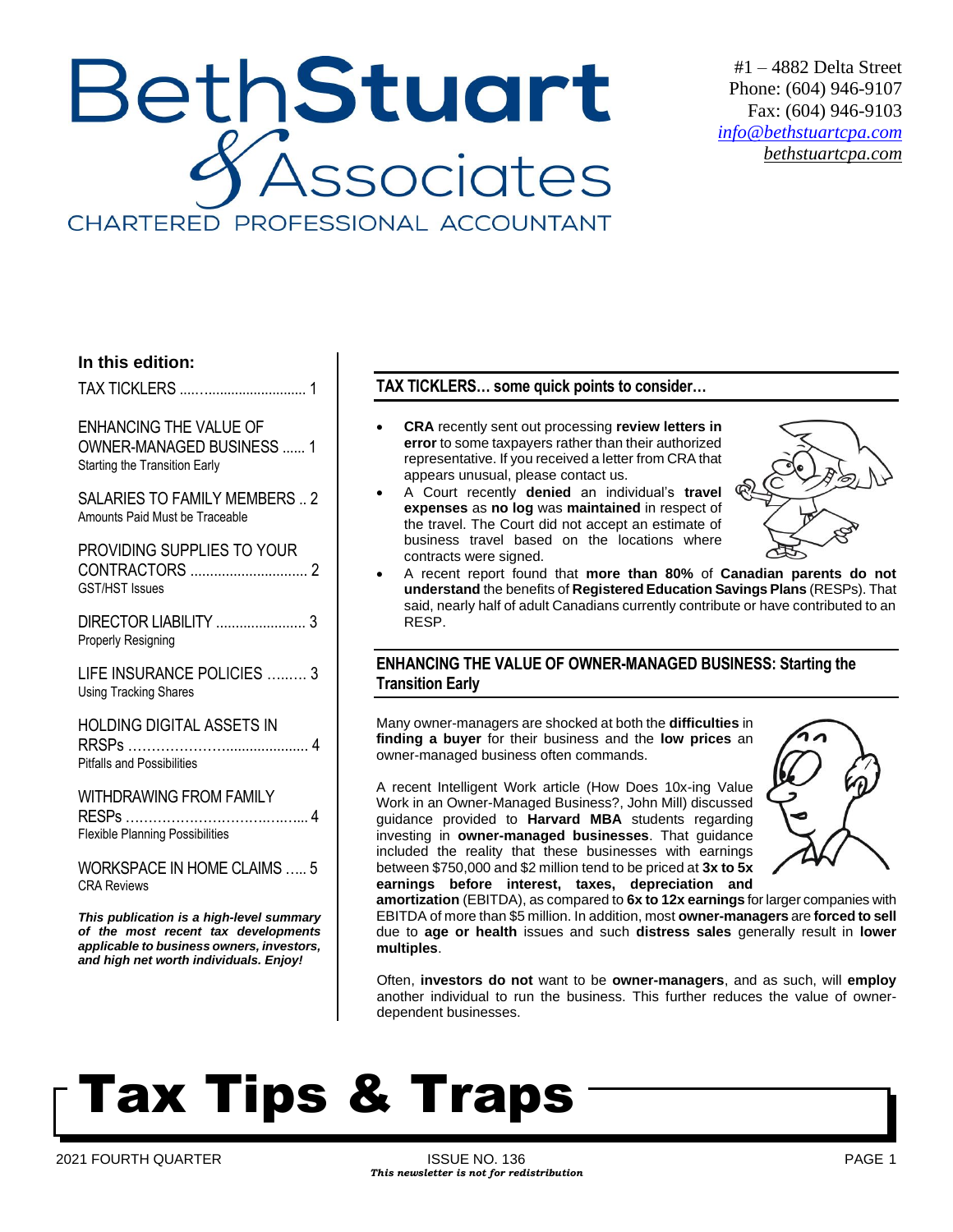Some strategies to **grow the value** by focusing on the **qualities** that **command higher multiples** include the following:

- competent **management** that is not **owner-dependent**;
- lean **systems**;
- engaged **employees**; and
- a solid **track record** of **EBITDA growth**.

The article suggested a **10-year track record** of **18% EBITDA growth** (an average for the successful expanding of small businesses) as an appropriate target.

*ACTION ITEM: Starting the discussion on how to maintain and enhance the value of an owner-managed business should be commenced many years before the anticipated sale or transition.* 

### **SALARIES TO FAMILY MEMBERS: Amounts Paid Must be Traceable**

Oftentimes, **family members** of the owner of a business will **work for the business**. However, these arrangements can be somewhat informal, and amounts paid may be **denied as a business expense** if the work performed and amounts paid to the worker are **not properly documented**.

A June 10, 2021 **Court of Quebec** case provides one such



example of this issue. An individual (P) owned and operated a corporation (Pco) that provided trucking services. Pco **deducted** \$46,000 over three years for amounts **paid to P's father-in-law and mother-in-law** for filing and driving services. Pco also deducted approximately \$11,000 over two years for **payments to P's spouse** for filing services. P was assessed with income on all of these amounts.

The Court reviewed whether Pco actually paid the amounts to the family members.

#### **Taxpayer loses**

The taxpayer argued that, while P's **father-in-law and motherin-law never cashed the cheques** provided by Pco, these payments represented their contributions to household expenses. However, the Court found that the **amounts were never paid**.

All payments to P's spouse were made **to a joint bank account** with P, but the payments **did not** specifically **correspond** with the amounts P's spouse was allegedly paid for her services. P argued that funds from the joint account (reflecting her compensation) were used to pay off P's spouse's credit card bills. Again, the Court found that **no payments** were actually **made to P's spouse**.

The Court noted that it believed **P's spouse did provide services** and that the result would have been **different if** the bank statements had shown **amounts paid directly** to her for her services.

As no payments were determined to have been made to P's spouse or his in-laws, **no amounts were permitted to be deducted**. Further, the Court determined that these assessments could be made **outside the normal reassessment period** and that the assessed **gross negligence penalties** were justified.

*ACTION ITEM: Family members should be paid for work done for the business in the same manner as other nonfamily members.* 

## **PROVIDING SUPPLIES TO YOUR CONTRACTORS: GST/HST Issues**

In a July 29, 2021 **Tax Court of Canada** case, a **trucking company** (the taxpayer) engaged the services of a number of **drivers** as **independent contractors** (ICs). The taxpayer **provided** the **vehicles** along with a **fuel card** (that would cover all fueling costs). However, since the contract stipulated that the



ICs were responsible for the fuel, **payouts to the ICs** were **reduced** by 76 cents/km **for fuel**. These were referred to as **chargebacks**. CRA had assessed the taxpayer with HST of **13% on all** of the chargebacks (amounting to over \$118,000 over a 30-month period), arguing that they were taxable supplies (in Ontario).

#### **Taxpayer loses – no fuel was received**

Since the taxpayer **never physically received** the fuel, the taxpayer argued that it **never** actually **provided a supply** (or resupply) to the ICs. However, the Court determined that the taxpayer was considered the **original recipient** because the taxpayer was **liable for** the payment of the **fuel** card debts. The taxpayer then would have been considered to **immediately resupply** the fuel to the ICs in exchange for chargebacks reconciled at the completion of the delivery.

Further, the Court determined that the taxpayer was **not acting as an agent for the ICs** since it was in the taxpayer's best interest to ensure that fuel could always be purchased seamlessly (i.e. without the possibility of interrupting the delivery due to an IC's financial difficulty), and the independent contractor **agreement was clear** that the parties were **separate and not acting in an agency** arrangement.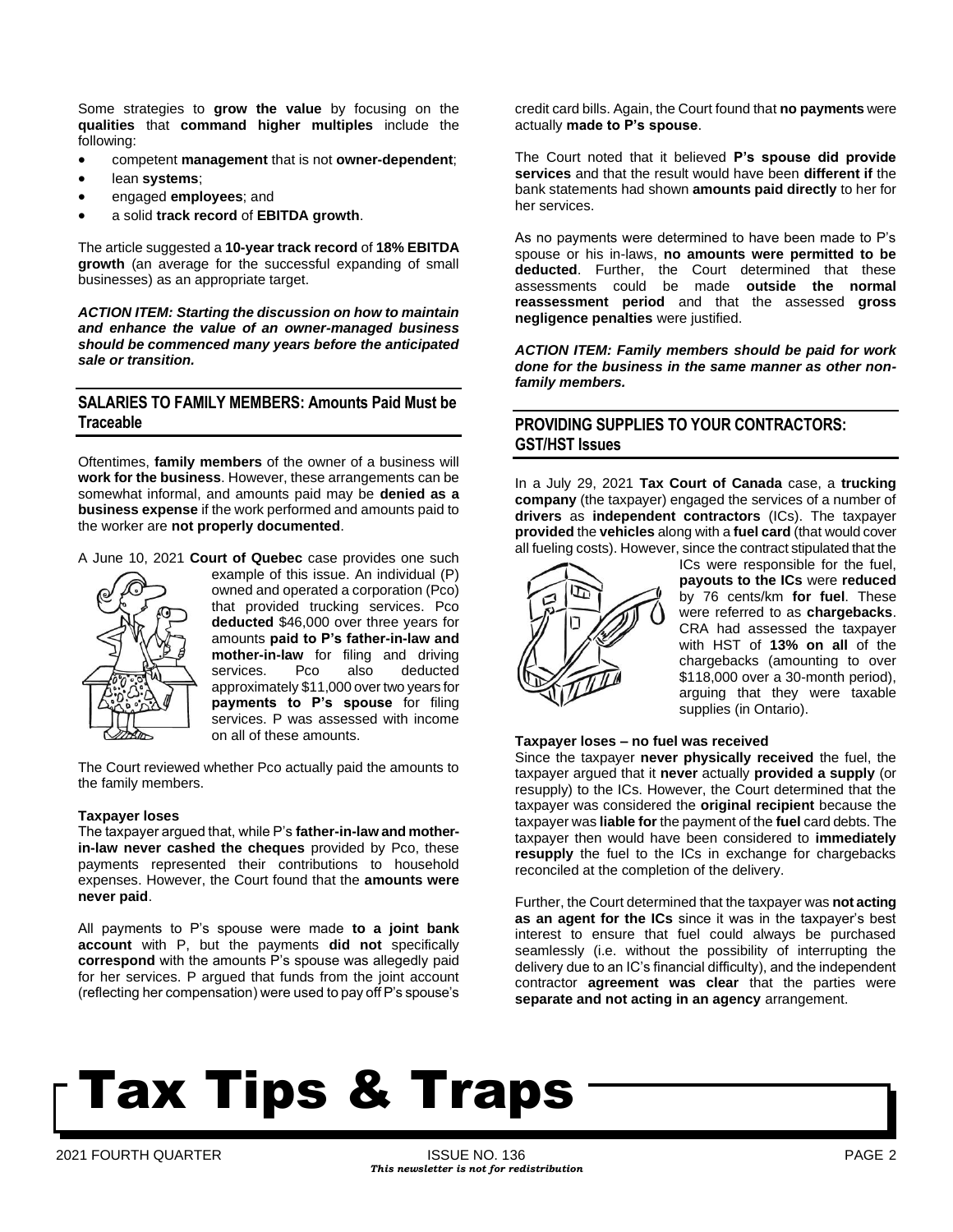#### **Taxpayer wins – place of supply**

CRA had assessed on the basis that the **resupply of fuel** to the ICs occurred at the taxpayer's office in **Ontario**, the place from which the **payments were made** and reconciled. However, the Court found that the supply was actually provided in the place where the **fuel was purchased and inserted**. Since **69% of the fueling costs** related to expenditures **outside of Canada**, the Court found that the **same percentage** of total chargebacks was **not taxable supplies**. The GST/HST to be charged on resupply was reduced by this amount.

The Court also noted that some of the fuel costs were also likely incurred **within Canada** but **outside of Ontario**, meaning that the GST/HST charged in some cases would likely **vary from the 13% assessed**.

#### **Audit triggered by inaccurate bookkeeping**

The fuel and maintenance chargebacks had been **originally incorrectly coded** in the accounting records as **payments for "rental"** of the taxpayer's trucks to the ICs. As trucks supplied in Ontario by rental likely would have been subject to a full 13% HST charge, one can understand where CRA's position may have originated. The clarification occurred at the notice of objection phase. Had the chargebacks been correctly coded from the beginning, some of the problems and dispute costs may have been avoided.

*ACTION ITEM: The details of supply agreements to contractors should be reviewed to determine if GST/HST should be charged. Also, if uncertain how to code an item for bookkeeping purposes, seek guidance from an accounting professional as incorrect treatment may trigger an audit.*

### **DIRECTOR LIABILITY: Properly Resigning**

Directors can be **personally liable** for unremitted employee **source deductions** and **GST/HST** unless they exercise **due diligence** to **prevent failure to remit** these amounts on a timely basis. CRA cannot personally assess the director more than **two years** after the individual properly **resigns** as a director.



In an August 11, 2021 **Tax Court of Canada** case, the Court reviewed **whether** the individual **properly resigned** as a

**director**. CRA assessed the taxpayer as a director personally for \$305,390 of **unremitted source withholdings** for the 2008 to 2014 years on the basis that he never properly resigned.

The taxpayer was appointed as a director in 1999 at the commencement of his employment as a programmer. In 2011, the taxpayer sent an **email resigning his employment** to the **corporation's owner**, followed by a phone call. The **taxpayer** 

**provided nothing in writing** to the corporation (as a legal entity separate from its owner). The taxpayer asserted that as the assessment was issued in 2016, more than two years after he allegedly resigned as a director, the assessment should be vacated.

#### **Taxpayer loses – resignation**

In referencing the **Ontario Corporations Business Act**, the Court reiterated that the **resignation** of a **director** is **effective** at the time a **written resignation** is **received by** the **corporation** or at a time specified in the resignation. As no written resignation of his position as a director was sent by the taxpayer or received by the corporation, the Court ruled that the **taxpayer had not resigned**. In other words, as the taxpayer was both an employee and a director, resigning as an employee was not automatically a resignation as a director.

#### **Taxpayer wins – CRA's assessment**

After reviewing testimony and various documents, the Court found that the **underlying assessment was overstated**. As the Court did not have evidence to reduce the assessment to the proper amount, the **appeal was allowed** in full.

While this was an Ontario case, similar rules regarding resigning as a director exist in other jurisdictions.

*ACTION ITEM: If you intend to resign as a director, ensure that the resignation of yourself as a director is received by the corporation.* 

#### **LIFE INSURANCE POLICIES: Using Tracking Shares**

When a shareholder **passes away**, their shares are **deemed** to be **disposed** of at **fair market value** (FMV) unless a tax-free rollover is available and used. This can cause a **tax liability** at a time when no cash is available. Holding a **life insurance policy** in the corporation in respect of the owner-manager can fund these tax liabilities or provide cash to buy out the shares from the estate.



In some cases, **whole-life insurance policies** are used as taxsheltered **investment tools**. However, a **problem** may arise in that the **FMV** of the insurance policy is deemed to be its **cash surrender value** (CSV) for the purpose of determining the FMV of the shares of the corporation. In other words, obtaining such a policy potentially **increases the gain** experienced on the shares upon deemed disposition at death. Also, the insurance proceeds may not go to the desired party.

**Insurance tracking shares** can be used to address these issues. They are essentially shares whose **value is directly attached to a policy's** CSV, death benefit, or both. They can be issued as preferred shares **without access** to **voting**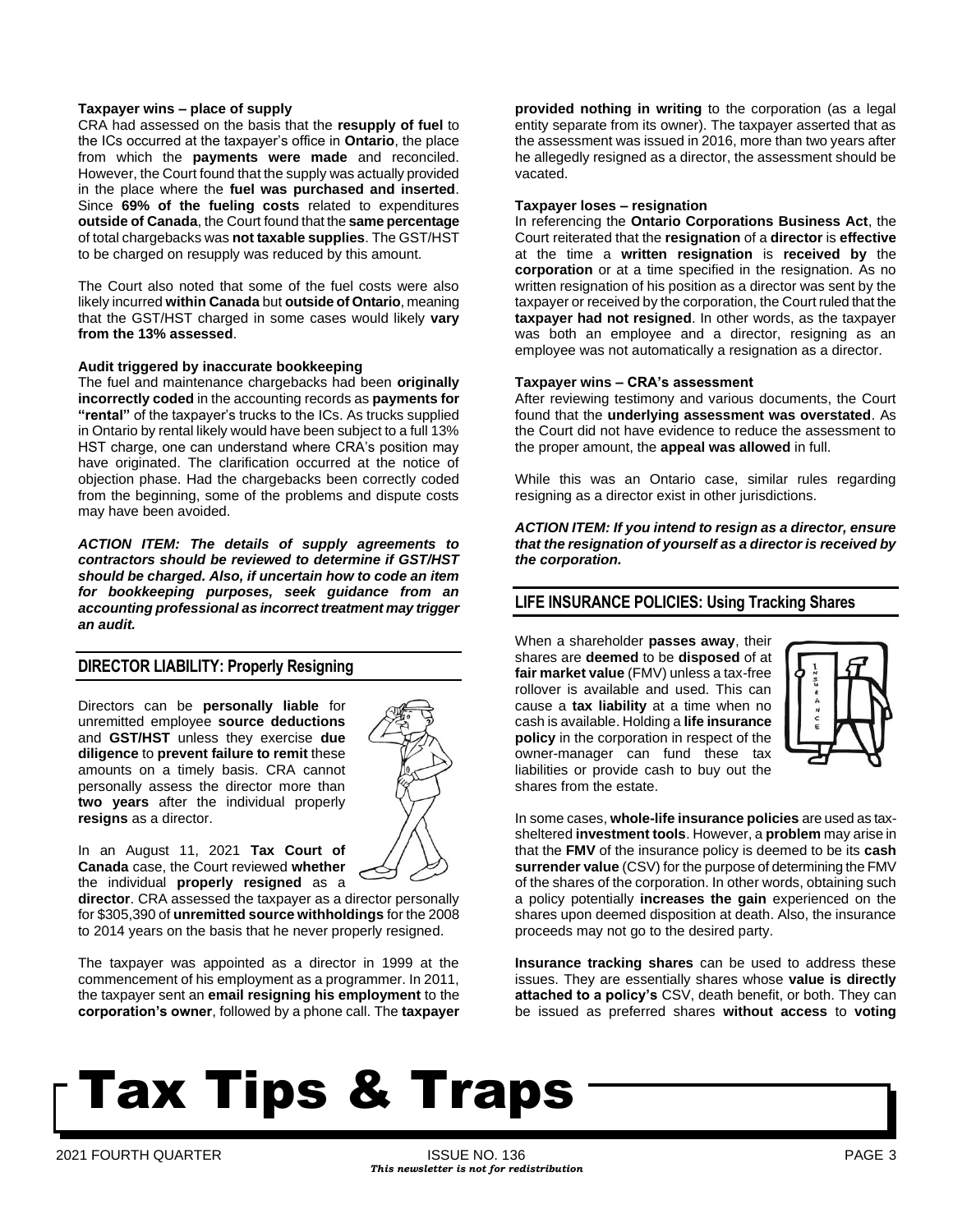**rights**, **dividends from business profits**, or participation in **value growth** of the rest of the business. If obtained at the initiation of the life insurance policy, the shares can be **purchased for nominal consideration** because the FMV of the policy should also be nominal. The insurance tracking shares could be redeemed after death, with the related dividend being tax-free by using the increased capital dividend account from the payout of the insurance policy.

As the policy increases in value due to the investments, so do the tracking shares, which would be held by the specific parties intended to benefit from the increases, such as the individual's children. Two May 19, 2021 **Technical Interpretations** confirmed CRA's 2005 position that the **CSV** would be **allocated** between the common shares and the insurance tracking shares based on the **rights and attributes of each class**, using the same valuation principles that would guide the allocation of the value of other corporate assets.

If done correctly, the **proceeds** of the **common shares** on death would **not be affected** by the increase in **insurance policy** value. However, it is important to note that a **specialist should be used** in setting up these shares as significant precision in the share attributes is required to ensure that it functions as intended.

*ACTION ITEM: Holding a life insurance policy in a corporation can be a useful tool to assist with continuity upon death of an owner-manager. The use of insurance tracking shares can mitigate increases in capital gains upon death when using such policies.* 

## **HOLDING DIGITAL ASSETS IN RRSPs: Pitfalls and Possibilities**

Recently, individuals have become more interested in investing in digital assets such as **cryptocurrencies** (Bitcoin, Ethereum, Dash etc.); cryptocurrency **liquidity mining and yield farming**; and **non-fungible tokens** (NFTs). The next question often asked is whether such items can be held in tax-advantaged accounts such as an RRSP.

An RRSP's **tax-preferred treatment** only extends to **"qualified investments."** Broadly speaking, **qualified investments** only include **money** and **securities** that are listed **on a designated stock exchange**. As such, **digital assets** like **cryptocurrencies and NFTs** are **not qualified investments**, so they cannot be held in an RRSP.



However, the investment market has seen a recent surge in **cryptocurrency-based exchange-traded funds** (ETFs). Many of these are **traded on designated stock exchanges**, so these cryptocurrency ETFs may be **qualified investments**. A September 20, 2021 Walletbliss article (**Best Crypto ETFs in Canada (2021): Cryptocurrency For All**, Simon Ikuseru) lists Canadian Bitcoin and Ethereum ETFs noted as being eligible RRSP and TFSA investments.

Caution must be afforded as a **penalty tax** applies if the RRSP acquires a **non-qualified investment**, with the penalty tax equal to **50% of the fair market value** of that investment. In addition, the **RRSP** is **taxable** on any **income** from the nonqualified investment and on any **capital gain** (not the normal 50% taxable capital gain) from disposing of the non-qualified investment.

*ACTION ITEM: If interested in holding digital assets in a tax-sheltered savings account such as an RRSP, make sure that item is a qualified investment.*

### **WITHDRAWING FROM FAMILY RESPs: Flexible Planning Possibilities**

A July 21, 2021 Money Sense article (My three kids chose different educational paths. How do I withdraw RESP funds in a way that's fair to them and avoids unnecessary taxes?, Allan Norman) considered some **possibilities and strategies** to discuss when **withdrawing funds** from a **single RESP** when children have **different financial needs** for their education. Some of the key points included the following:



- There is likely a **minimum educational assistance payment** (EAP) **withdrawal** that should be taken, even by the child that needs it least.
- The **EAP includes government grants** (up to \$7,200) **and** accumulated investment **earnings** on both the grants and taxpayer contributions.
- The **grants can be shared**, but only **up to \$7,200** can be received **per child**, with unused amounts required to be returned to the government.
- Only **\$5,000 in EAPs** can be **withdrawn** in the **first 13 weeks** of consecutive enrollment.
- The **withdrawal amount** is **not restricted by school costs**.
- The **children** are **taxed on EAP withdrawals**.
- It is generally **best to start withdrawing the EAP** amounts as **early** in the child's enrollment as possible, when the child's taxable **income is lowest**. If the child is expected to experience lower income in later years, there is flexibility to withdraw EAP amounts in those later years instead.
- The **level of EAP withdrawn** for each child **can be adjusted**. As individuals are taxed on the EAP withdrawals, planning should consider the children's other expected income (e.g. targeting less EAPs for years in